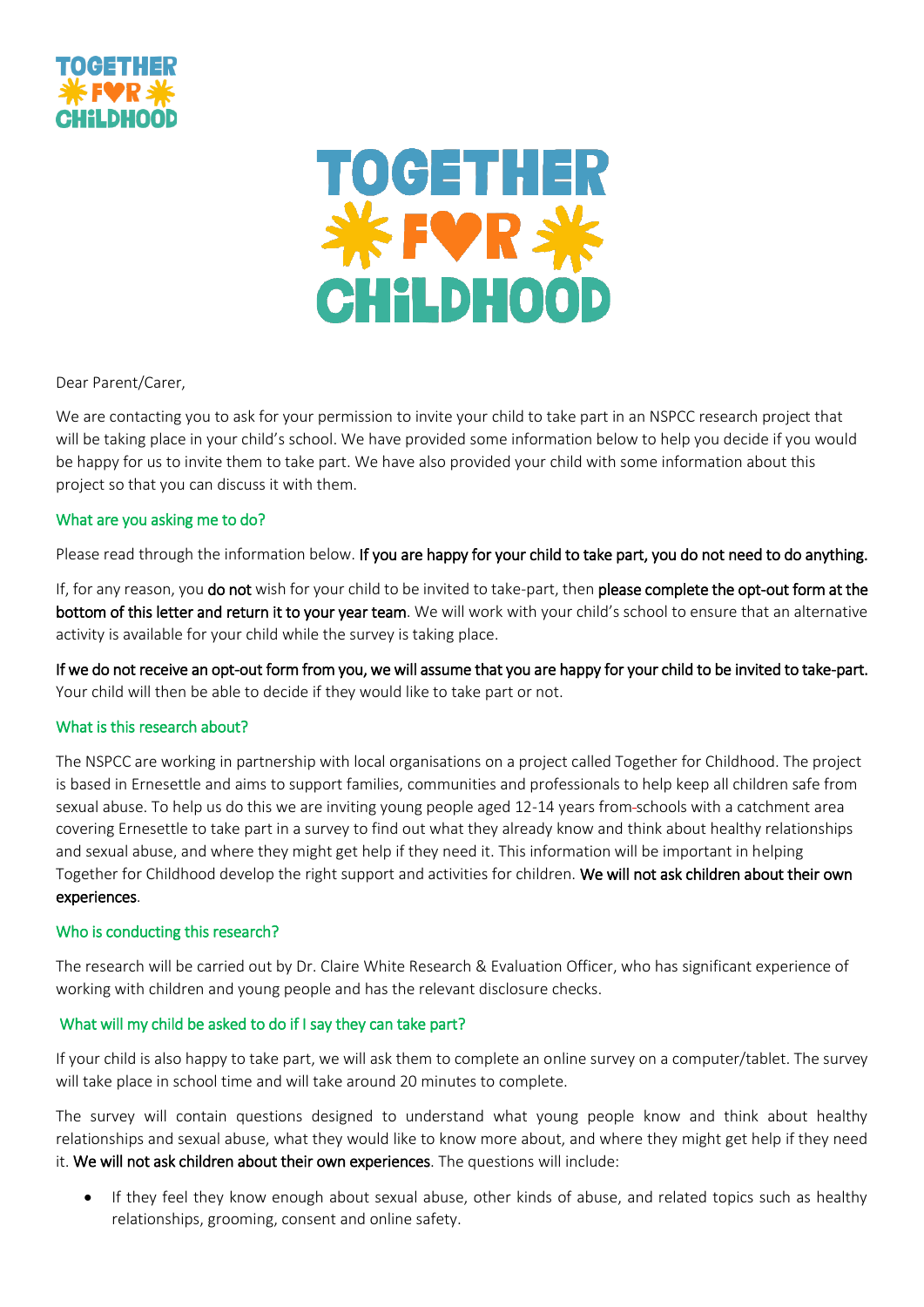

- If they know where to get more information about these topics.
- Their beliefs about different situations where sexual abuse may occur including online and between young people.
- Their help seeking behaviours e.g. what they think they might do if they were concerned about or were to experience sexual abuse.
- There will also be some questions to find out if they feel they have safe, supportive contexts where they feel secure and where professionals and trusted adults take responsibility for protecting children.

To help us understand who has taken part in the survey we will ask participants for some information about themselves: their age, gender, ethnicity and if they live in Ernesettle. We will not ask them for their name, so no-one will know their answers.

## What will happen to my child's answers?

We will combine your child's answers with those of all the other children who take part. We will use these answers in reports and presentations and to help us provide the right support and activities to help keep more children and young people safe in the future.

We will not ask for your child's name as part of the survey, and we will not name your child's school in the report. The report will not contain any information that might mean that someone else might be able to tell who they are.

We will keep the answers your child gives us until after the final report for this work has been published. This will be after we complete the next round of data collection in 5 years' time. We will then securely delete your child's answers.

We will not know who has completed the survey and will not share your child's answers with anyone. However, if when we visit the school, your child tells us something or if we learn something that makes us think that they or another child or young person might get hurt or is not being looked after properly, we have to report it.

You can find out more about how we will look after your child's data in the NSPCC's Privacy Policy [www.nspcc.org.uk/privacy-policy.](http://www.nspcc.org.uk/privacy-policy)

## What are the benefits and risks of taking part?

Taking part in this survey will give young people the chance to have their voices heard by the people who make decisions about Together for Childhood. This will help them to understand what more could be done to help keep young people safe, so they can provide the right support and activities.

We will not ask your child to tell us about anything that has happened to them, but there is a chance that some of the questions in the survey might make them feel unhappy or upset. If this happens support will be available for them.

## Does my child have to take part?

No. You can complete the opt-out form below to tell us if you do not want your child to take part. This will not stop you or your child from taking part in any other projects we might run in the future, or from getting any help they might need. Your child can also choose not to take part, even if you say they can.

Even if you child decides to take part, they can skip any questions they do not want to answer and stop completing the survey at any time. They can change their mind about taking part for up to one week after completing the survey and ask us to delete their data (we will ask them to create a unique ID code so they can do this).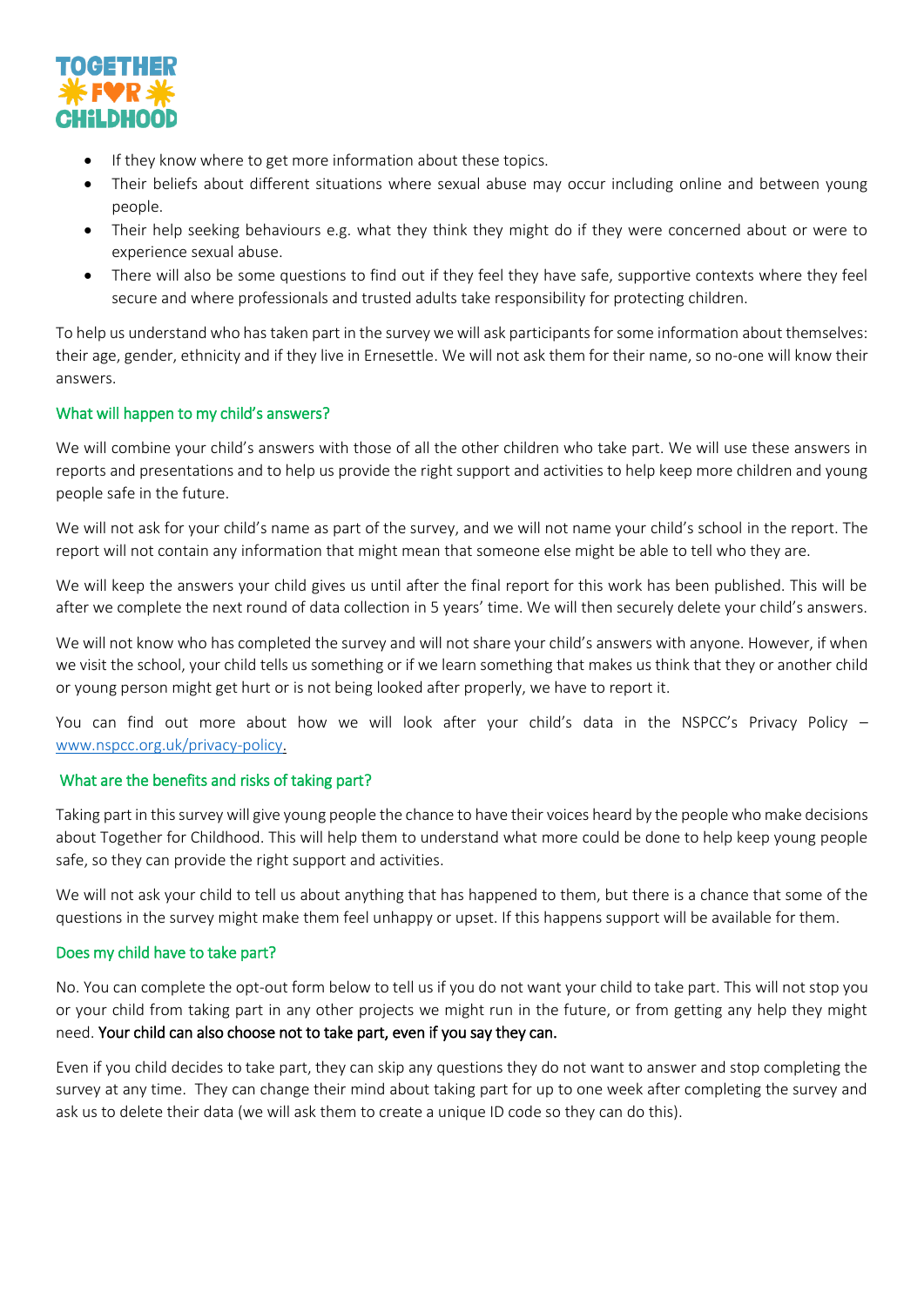

# Support information

If reading this letter has made you think about your own experiences, or those of children and families you know, and you would like some support you can contact the organisations listed below.

## Worried about a child or your own experiences?

## If you or a child are in immediate danger, please call the Police on 999.

If there is no immediate danger but reading this letter has made you think about your own experiences, or those of children and families you know, you can contact the NSPCC helpline on 0808 800 5000 or email [help@NSPCC.org.uk](mailto:help@NSPCC.org.uk) for advice and support.

If you are worried a child may be at risk of harm, you can also contact local services such as Plymouth Gateway on 01752 668000 or email gateway@plymouth.gov.uk

If you are worried about a child or young person's emotional well-being or mental health you can call Young Minds on 0808 802 5544 or call the Plymouth Gateway on 01752 668000

If you experienced abuse as a child and would like some support, you can also contact NAPAC (National Association for People Abused in Childhood) on 0808 801 0331 or visit <https://napac.org.uk/>

#### Worried about domestic abuse?

If you or someone you know is experiencing domestic abuse you can contact Refuge for free, 24 hours a day on 0808 2000 24[7 https://www.nationaldahelpline.org.uk/](https://www.nationaldahelpline.org.uk/)

If you are in immediate danger, please call the Police on 999.

#### Worried about your own emotional well-being or mental health?

If you are worried about your own emotional well-being or mental health you can contact:

- Your **own GP**
- You can also contact **Samaritans** on **116 123**.

Worried about staying safe online or want to learn more?

If you're worried about something that's happened to you or your child online, you can contact:

Report Remove - a tool on the ChildLine website that helps anyone under 18 to remove a nude image or video of themselves from the internet. [https://www.childline.org.uk/info-advice/bullying](https://www.childline.org.uk/info-advice/bullying-abuse-safety/online-mobile-safety/remove-nude-image-shared-online/)[abuse-safety/online-mobile-safety/remove-nude-image-shared-online/](https://www.childline.org.uk/info-advice/bullying-abuse-safety/online-mobile-safety/remove-nude-image-shared-online/)

## CEOP (Child Exploitation and Online

Protection Command): <https://www.ceop.police.uk/Safety-Centre/>

If you are worried about online sexual abuse or the way someone has been communicating with you or a child online, you can make a report to CEOP and get support.

Netaware - <https://www.net-aware.org.uk/> - has lots of information about how to keep your children safe online.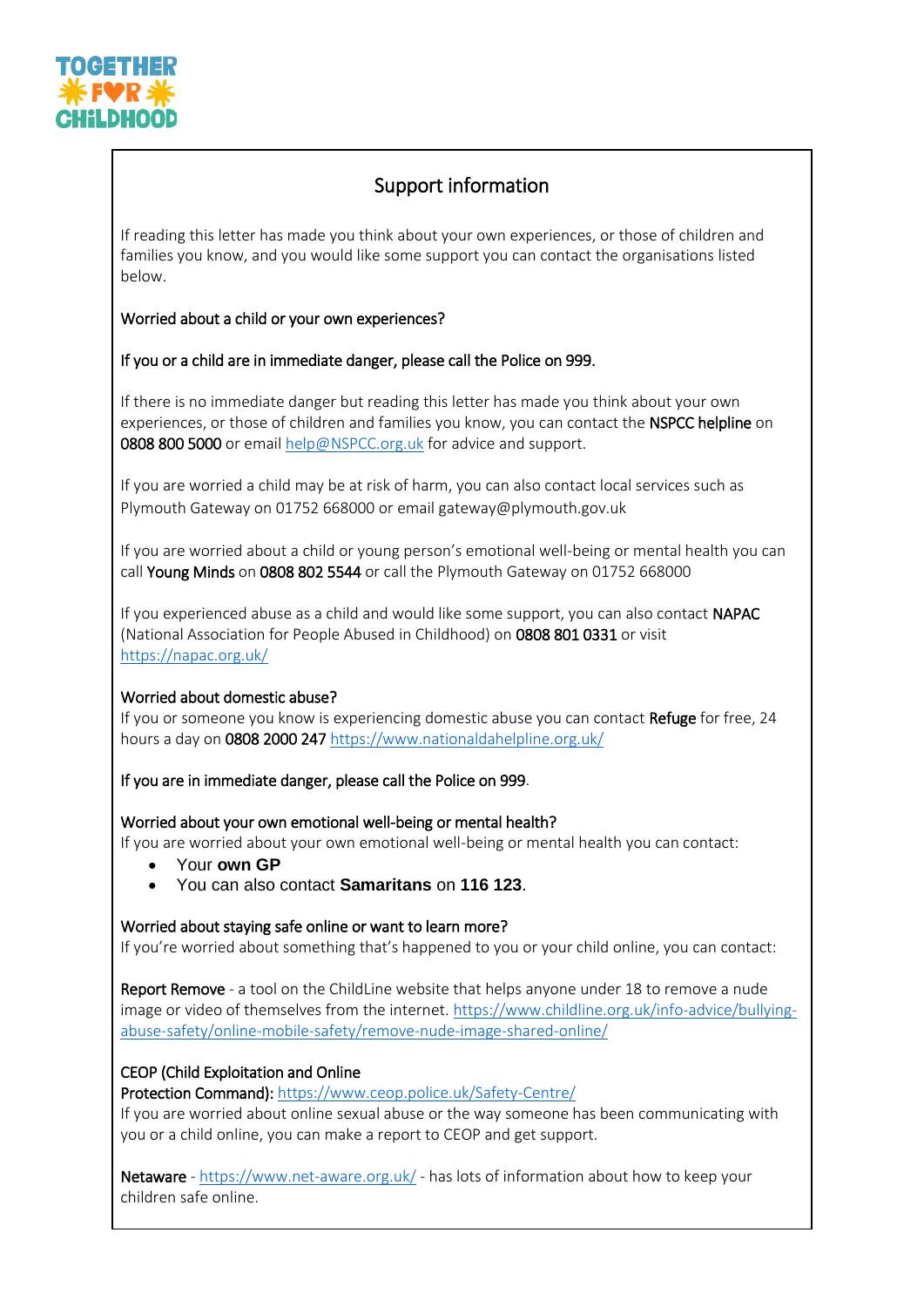

Thinkuknow – <https://www.thinkuknow.co.uk/> - has lots of information about how to keep your children safe online.

## Worried about sexual abuse?

If you are worried about child sexual abuse, your own behaviour or that of someone you know you can contact **Stop It Now!** anonymously for support and advice [www.stopitnow.org.uk](http://www.stopitnow.org.uk/) or on 0808 1000 900

## What if I want to complain about this research?

If you would like to complain about any aspect of this research, the NSPCC has established a complaints procedure. You can talk to any NSPCC member of staff, volunteer or local office, or email [researchcomplaints@nspcc.org.uk.](mailto:researchcomplaints@nspcc.org.uk) You can also call the NSPCC Supporter Care team on 020 7825 2505.

To help us respond to your comment or complaint effectively, please tell us that it relates to the Together for Childhood Young People's Survey in Plymouth. Also, please include your full name, contact details, and let us know how you would like us to contact you.

## What happens next?

## If you are happy for your child to be invited to take part in the survey, then you do not need to do anything.

If, for any reason, you do not want your child to take part, please fill in the opt-out form at the end of this letter and return it to your school reception no later than 09/05/22 If we receive a form from you, we will make sure your child is not invited to complete the survey.

## If we haven't received an opt-out form from you by this date, we will assume that you are happy for your child to take part.

#### Questions?

If you have any questions about the research or if you would like any additional information, please contact Dr. Claire White at claire.white@nspcc.org.uk or 01752 422577

Yours faithfully,

Claire White